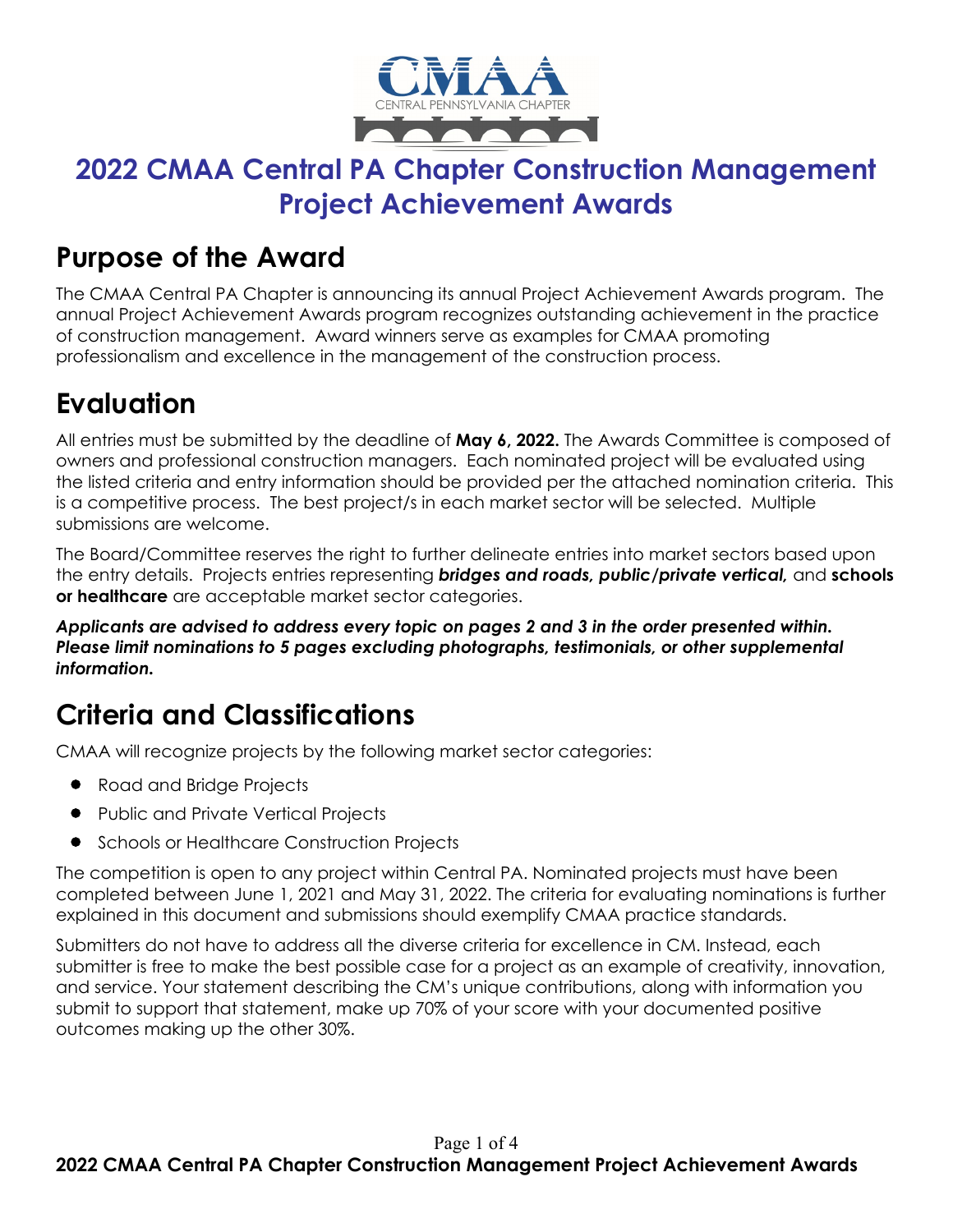

### **General Project and Team Information**

(No scoring weight)

- □ Name and Location of project
- Date Project Started
- Date Project Completed
- □ Constructed Value
- Market Sector

#### • Indicate *bridge and road, Public/Private vertical, or Schools/Healthcare*

- Final Constructed Value
- Owner/Client
- Architect/Engineer
- Construction Management Firm
	- Address:
- □ Contractor
- Other Key Stakeholders
- Award Recipient (include firm)
	- Position/Title:
	- Phone:
	- Email:
- Project Description

## **CM Innovations and Contributions**

(30% scoring weight)

Provide a statement not exceeding 350 words that describes unique contributions the CM made to the success of this project or program. Questions to consider: What did the CM do that was unique and special? What did the applicant provide that another CM/PM firm would not or could not have provided? Stress how the CM solved a problem, created an opportunity, or overcame challenges.

### **Supporting Information**

(40% scoring weight)

Provide detail not exceeding 500 words to support the statement(s) made in the previous section. Focus on as many of the areas listed below as may be appropriate to the project. Everything submitted in this section must relate to, and support statements made, in the previous section. It's not necessary to address all the areas below. The judges will look for evidence of innovation and creativity on the part of the CM. Your project's uniqueness may involve only one or two of these elements. Focus on those strong points and make your case. Do not provide detailed descriptions of materials, methods, and processes that are well known and commonly used.

Overall Project Management Efforts

- Quality Management
- □ Cost Management
- Schedule Management
- □ Safety Management including improvements and record
- Customer Service

#### Page 2 of 4

**2022 CMAA Central PA Chapter Construction Management Project Achievement Awards**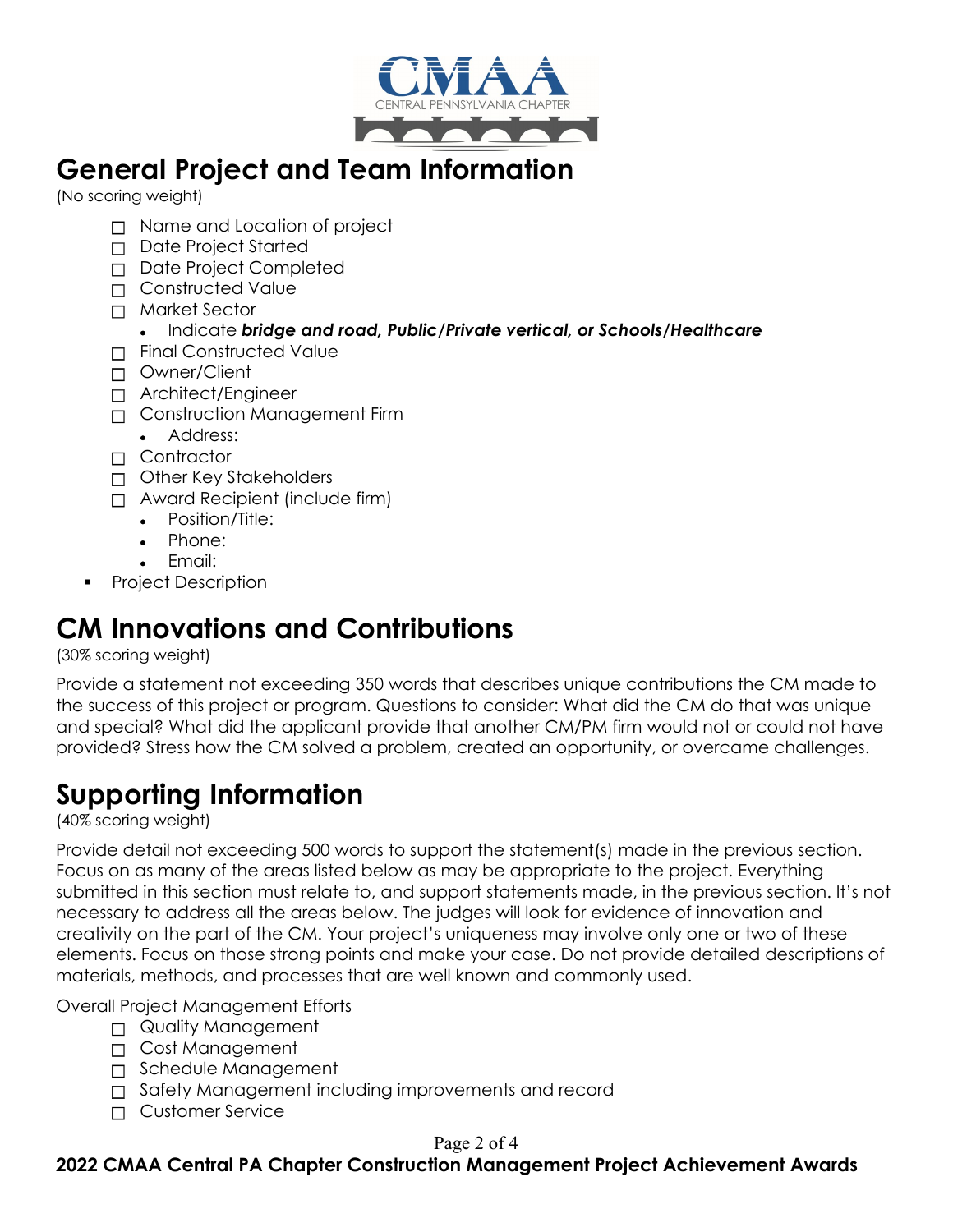

- □ Public Awareness
- □ Sustainability
- □ Lean Methods
- $\Box$  Use of Technology
- □ Unique Challenges and CM Responses
- $\Box$  Mentoring Efforts to support entry and junior level professionals

### **Project Outcomes**

(30% scoring weight)

- □ Customer Satisfaction
	- Provide any letters received by the client, A/E, users and other key stakeholders.
	- Has this project received an award by other industry/ professional organizations?
- $\Box$  Schedule
	- Describe changes in original schedule and percent growth
	- Construction project duration (start and completion date for all phases)
	- Reasons for delays or acceleration

Cost

- Discuss initial construction contract versus final construction contract amount
- Project Claims
	- Identify claims, if any, and mitigation efforts and results
- □ Safety
	- Identify number of project recordable accidents, if any, and mitigation efforts
- Sustainability (optional)
	- Identify USGGC accreditation achieved; credits proposed & credits achieved

# **Contest Notices**

Winning projects will be publicly announced by **May 27, 2022** via the CMAA Central PA Chapter website and LinkedIn page as well as a Chapter function to be determined**.** Please direct all application questions to Tim Gingrich, Award Committee Chairman at (717) 314-6688 or [tgingrich@jmt.com.](mailto:tgingrich@jmt.com)

Firms are encouraged to include photographs, news clips and relevant articles of recognition/interest with their nomination. Winning projects may be featured at a future CMAA Chapter Meeting as a presentation and/or project tour. All applicants are encouraged to submit a board illustrating their project for use at the Annual Awards Banquet.

All nominations become the property of CMAA to use to promote professionalism and excellence in the management of the construction process.

*Winning projects will be submitted to CMAA National within the applicable category. The CMAA Central PA Chapter Awards Committee will work with the winning firms to modify the submissions to meet the CMAA National criteria. The submission deadline for CMAA National Awards is on or about June 6, 2022.*